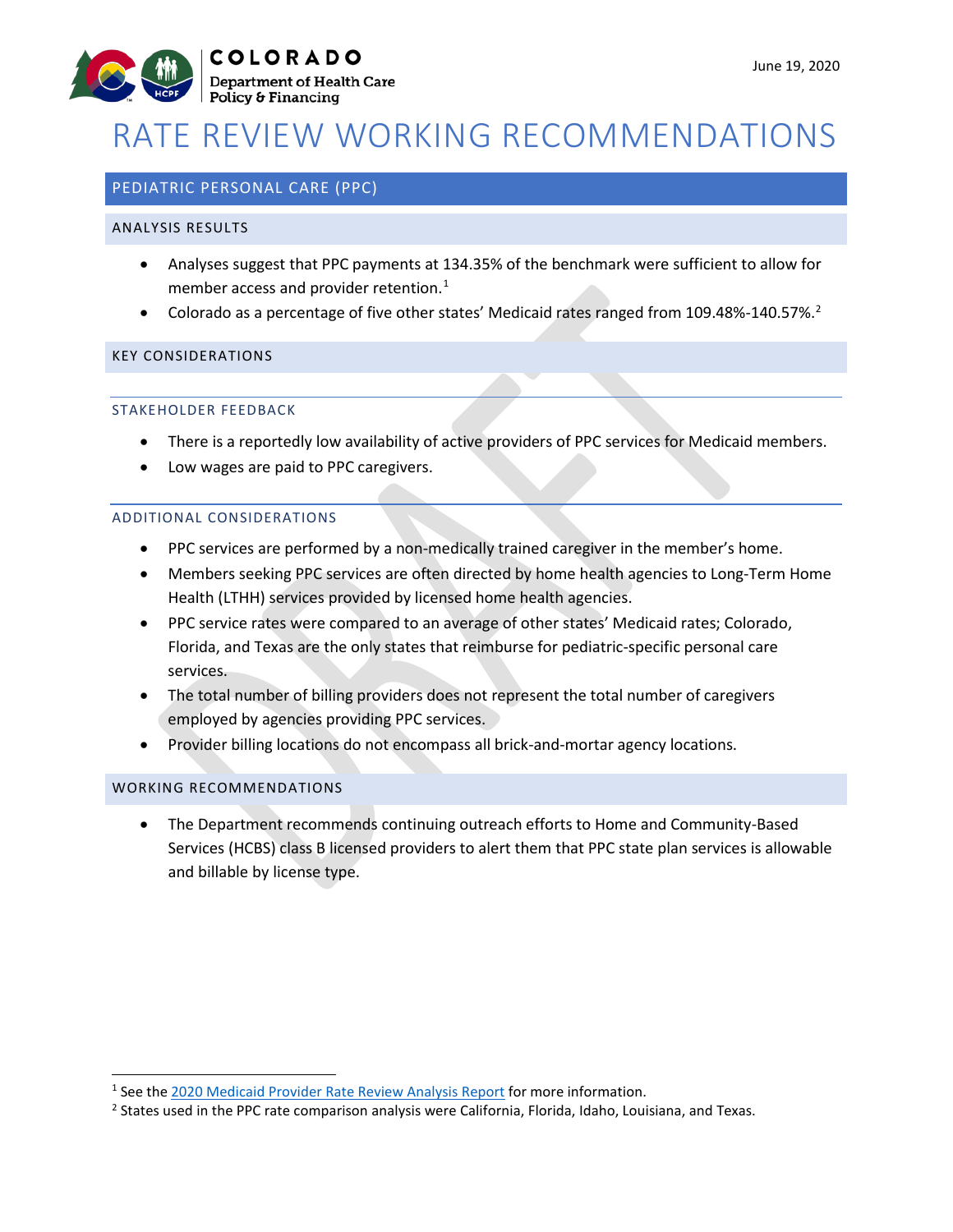

# HOME HEALTH

### ANALYSIS RESULTS

- Analyses suggest home health payments at 101.72% of the benchmark were sufficient to allow for member access and provider retention.<sup>[3](#page-1-0)</sup>
- The individual rate ratios were 76.04%-348.53% of the benchmark.

### KEY CONSIDERATIONS

#### STAKEHOLDER FEEDBACK

- If more home health caregivers were available, more members could leave the hospital setting earlier.
- The home health fixed rate does not have a minimum requirement for services.

## ADDITIONAL CONSIDERATIONS

- Unit values vary from state-to-state; Colorado visits are either one hour or two and a half hours per visit, compared to other states that reimbursed based on various unit values (e.g., 15 minute increments, untimed visits, etc.).
- Colorado is one of four states<sup>[4](#page-1-1)</sup> both a home health basic and extended rate.
	- o The rate comparison shows that Colorado Medicaid pays \$38.12 for the home health basic rate, which is for the initial one-hour visit; this rate is 76.04% of the benchmark average.
	- o Colorado Medicaid balances out the lower basic rate with additional reimbursement for visits lasting more than one-hour with the home health extended rate, which pays an additional \$11.39 for each extended unit of 15-30 minutes; this rate is 348.53% of the benchmark.
- Electronic Visit Verification (EVV) is now live; EVV will be tied to claims starting in January 2021 and data will be available for future years of review. It should be noted that there will be a livein caregiver exemption, which may limit the data the Department receives from EVV.
- The Department received information that some home health agencies merged with other agencies, which led to a perceived decrease in active providers, but did not have an impact on the actual number of agencies providing home health services; therefore, access was not negatively impacted.
- Total number of billing providers does not represent the total number of caregivers employed by home health agencies.
- Provider billing locations do not encompass all brick-and-mortar agency locations.

<span id="page-1-0"></span><sup>&</sup>lt;sup>3</sup> See the [2020 Medicaid Provider Rate Review Analysis Report](https://www.colorado.gov/pacific/sites/default/files/2020%20Medicaid%20Provider%20Rate%20Review%20Analysis%20Report.pdf) for more information.

<span id="page-1-1"></span><sup>4</sup> Other states that include both basic and extended home health rates on their fee schedules are Louisiana, Nebraska, and Ohio.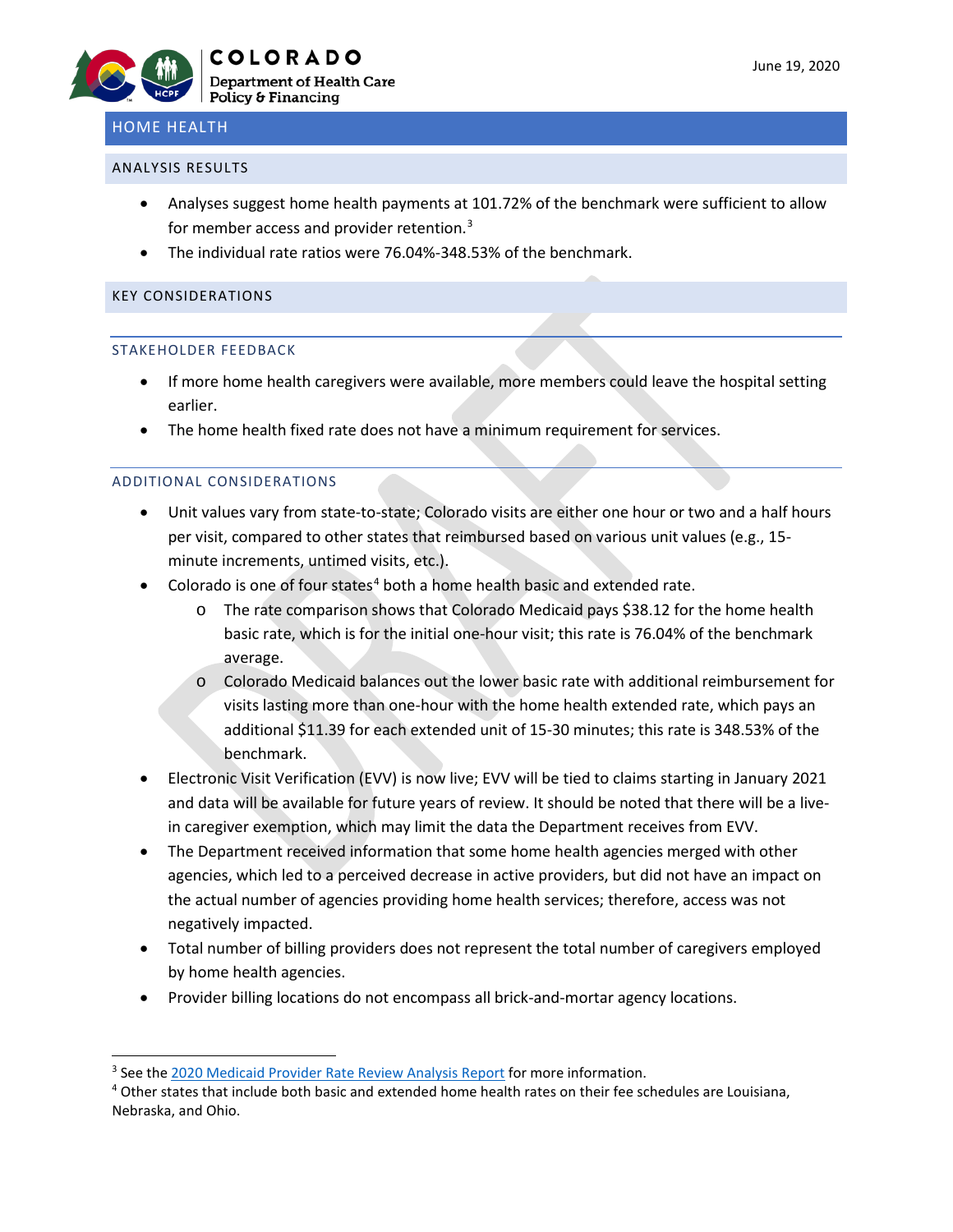

- Home health services received 1% across-the-board (ATB) rate increases in July 2018 and July 2019.
- In 2017, the following home health services received a Targeted Rate Increase (TRI) of 6.01- 6.02%:
	- o Registered Nurse (RN)
	- o Occupational Therapy
	- o Physical Therapy
	- o Speech Therapy

## WORKING RECOMMENDATIONS

- The Department recommends further evaluating whether initiating a rate setting project to create more equity across similar services would be beneficial (e.g., consider home health speech therapy rates and outpatient speech therapy rates).
- The Department recommends further evaluating the development, implementation, and operationalizing minimum duration requirement(s) for home health visits.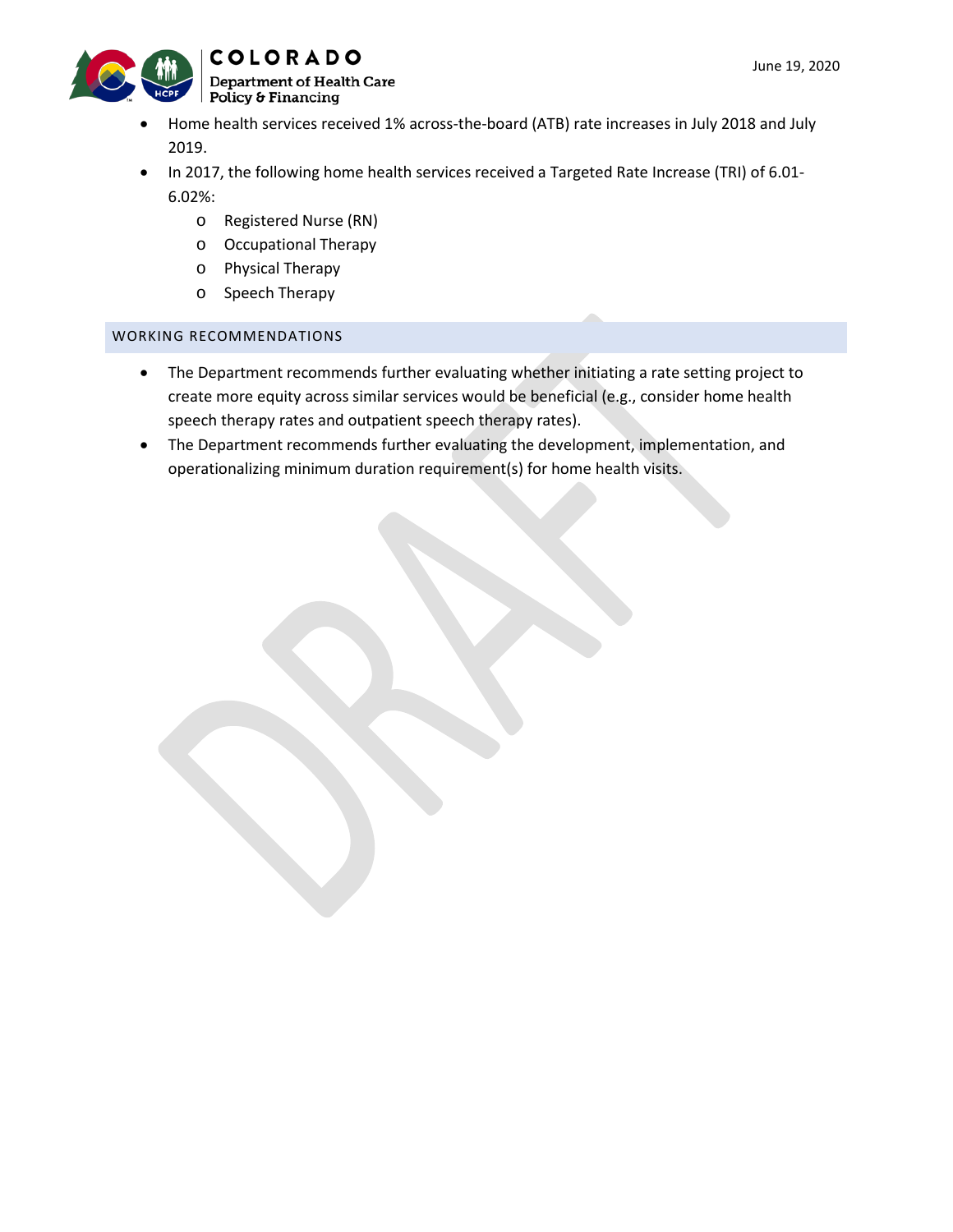

## PRIVATE DUTY NURSING (PDN)

- Analyses suggest that PDN service payments at 98.15% of the benchmark were sufficient to allow for member access and provider retention.<sup>[5](#page-3-0)</sup>
- Individual rate ratios ranged from 74.08%-102.03% of the benchmark.

## KEY CONSIDERATIONS

### STAKEHOLDER FEEDBACK

• Licensed Practical Nurse (LPN) rates are too low to be competitive; concerns were raised regarding untapped potential in recruiting LPNs for PDN providers servicing Colorado Medicaid members.

## ADDITIONAL CONSIDERATIONS

- LPN rate received a 7.24% TRI in 2017; data from before and after the TRI showed utilization was unaffected.
- The Department's rate setting process considers operational costs, which includes costs such as staff wages, benefits, rental and utility costs, etc. Cost reporting, which is not available to the Department, would further inform rate setting efforts; however, the Department has not been offered these reports.
- Individually, the LPN rate is 96.98% of other states' average Medicaid rate and the RN rate is 102.03% of other states' average Medicaid rate.
- Unit values for PDN services in Colorado are based on one hour per visit, compared to other states that reimburse based on various unit values (e.g., 15-minute increments, untimed visits, etc.).
- Total number of billing providers does not represent the total number of caregivers employed by agencies providing PDN services.
- Provider billing locations do not encompass all brick-and-mortar agency locations.

## WORKING RECOMMENDATIONS

• The Department recommends further evaluating whether initiating a rate setting project to create more equity across similar services would be beneficial (e.g., consider home health RN/LPN rates and PDN RN/LPN rates).

<span id="page-3-0"></span><sup>&</sup>lt;sup>5</sup> See the [2020 Medicaid Provider Rate Review Analysis Report](https://www.colorado.gov/pacific/sites/default/files/2020%20Medicaid%20Provider%20Rate%20Review%20Analysis%20Report.pdf) for more information.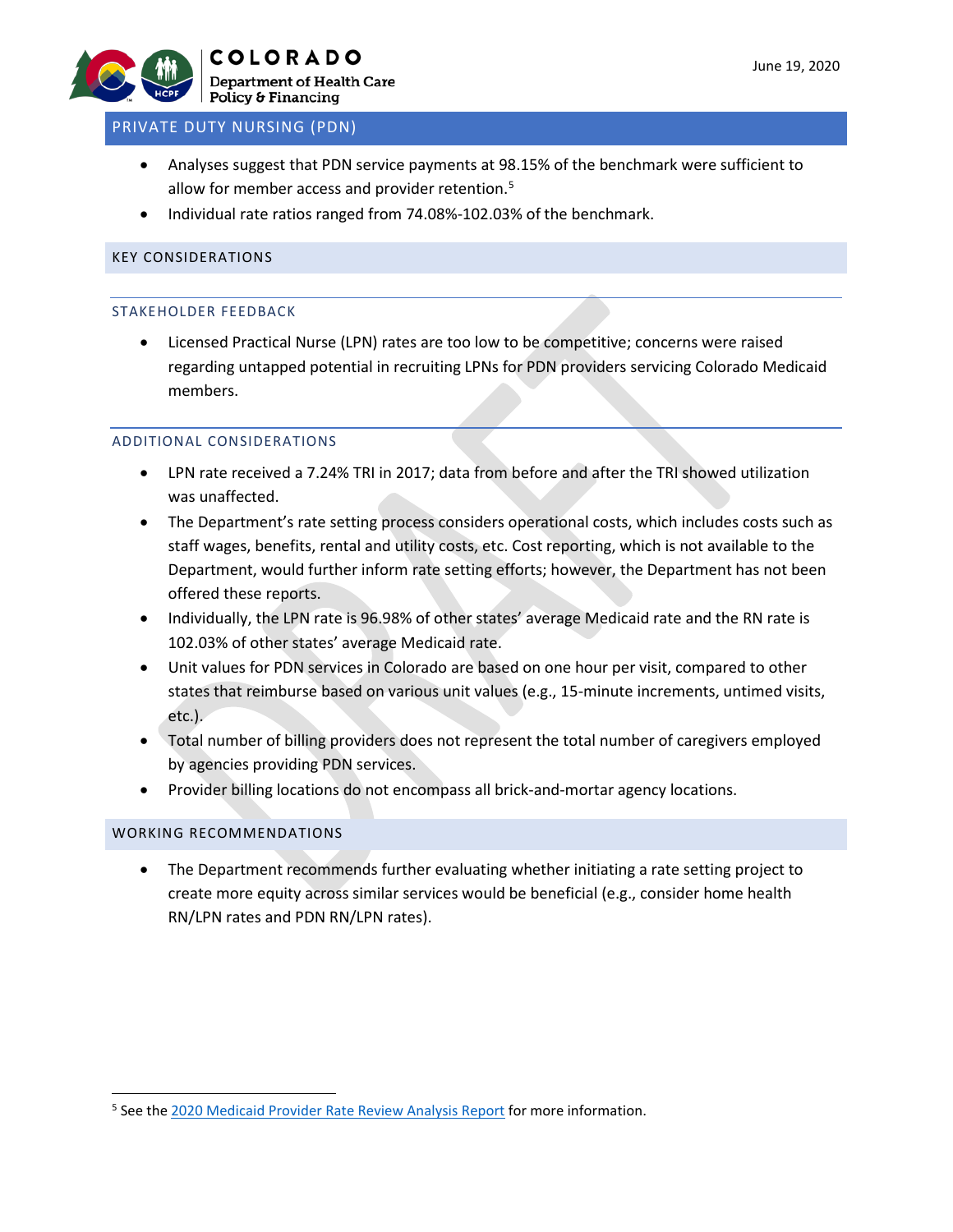#### ANALYSIS RESULTS

- Analyses suggest that PBT payments at 92.90% of the benchmark were sufficient to allow for member access and provider retention.<sup>[6](#page-4-0)</sup>
- Individual PBT rate ratios ranged from 85.99%-94.31% of the benchmark.

#### KEY CONSIDERATIONS

#### STAKEHOLDER FEEDBACK

- The impact of transitioning PBT from a waiver service to an EPSDT service was a perceived rate cut for providers.
- The increased complexity of requirements for EPSDT providers is impacting provider retention.
- There is a disruption of services when members reach age 21 because they must transition from EPSDT services to waiver services.

#### ADDITIONAL CONSIDERATIONS

- The reimbursement rates for PBT services remained consistent in the transition from waiver to EPSDT services.
- There are currently 431 providers now rendering PBT services, compared to only 88 providers that were enrolled as Behavioral Services providers through the Children's Extensive Supports (CES) and Children with Autism (CWA) waivers.
- Colorado is currently the only state offering pediatric-specific rates for behavioral therapy.
- There are no additional requirements necessary for enrolled providers to provide EPSDT services.
- Prior Authorization Request (PAR) processes are similar across services that require PARs.
- Members should work with the Case Management Agency (CMA) to transition services when approaching 21 years of age.

#### WORKING RECOMMENDATIONS

- The Department recommends evaluating seeking federal approval to make PBT a State Plan benefit.
- The Department recommends continuing to support internal efforts to recruit and retain providers of PBT services and promote access to care.

<span id="page-4-0"></span><sup>&</sup>lt;sup>6</sup> See the [2020 Medicaid Provider Rate Review Analysis Report](https://www.colorado.gov/pacific/sites/default/files/2020%20Medicaid%20Provider%20Rate%20Review%20Analysis%20Report.pdf) for more information.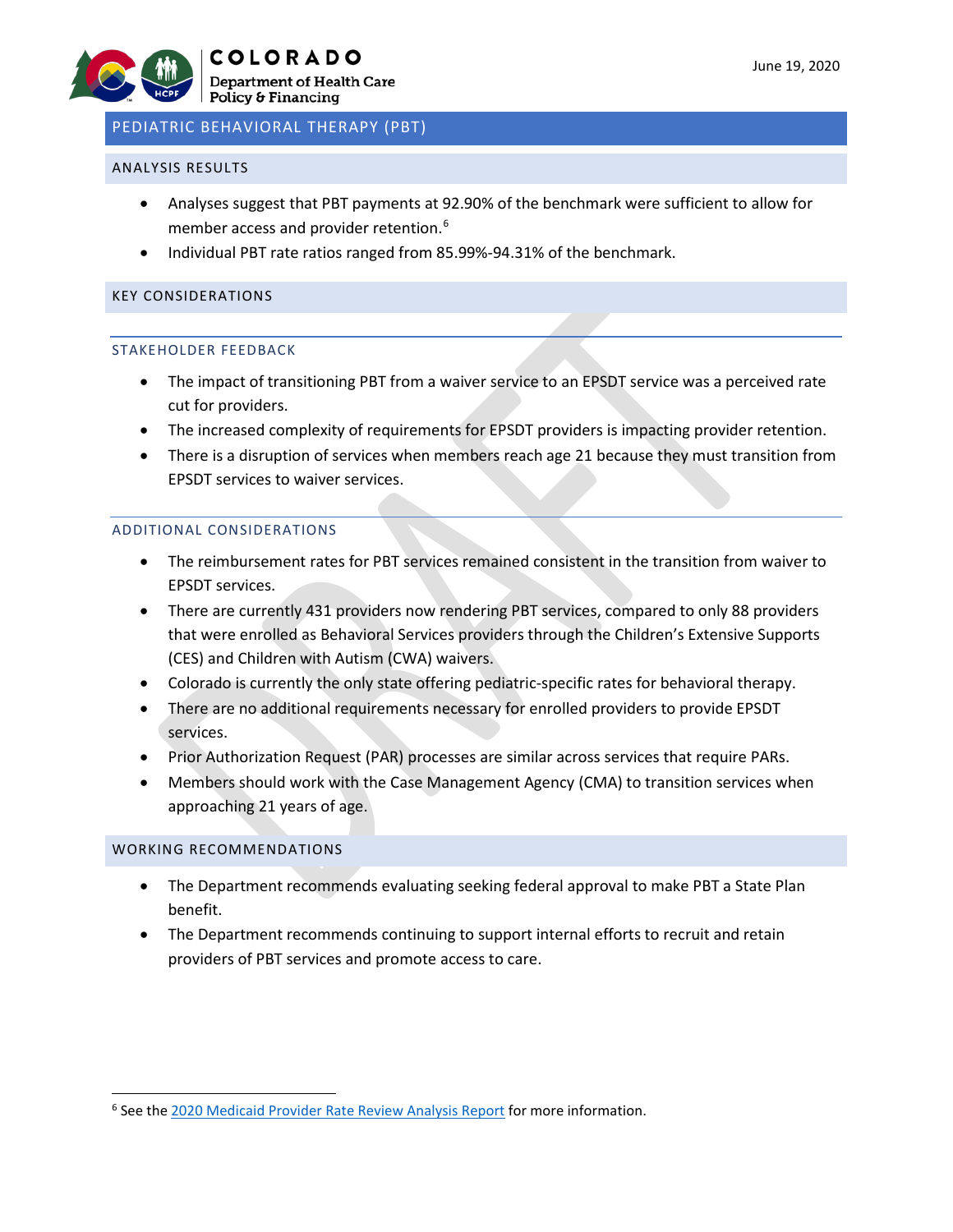# SPEECH THERAPY

#### ANALYSIS RESULTS

- Analyses are inconclusive to determine if Speech therapy payments at 73.51% of the benchmark were sufficient to allow for member access and provider retention.<sup>[7](#page-5-0)</sup>
- Speech Therapy individual rate ratios ranged from 16.82%-107.20% of thebenchmark.

#### KEY CONSIDERATIONS

#### STAKEHOLDER FEEDBACK

- Speech Therapy rates are not sufficient to offer competitive staff wages, retain specialized providers, or cover overhead and administration costs.
- Rates are significantly lower than home health speech therapy rates, even though both provider groups require similar levels of training and expertise.
- The feeding therapy rate is very low.

#### ADDITIONAL CONSIDERATIONS

- Utilization trends in data indicate migration of services from individual providers to home health agencies, who provide a wider range of services for individuals needing more comprehensive home health care.
- Home health agencies have more requirements and administrative costs compared to individual providers, which are factored into home health rates.
- Most therapy service visits include provision of more than one service.
- Speech therapy rates could not be rebalanced in a budget-neutral manner as previously recommended in the [2017 Medicaid Provider Rate Review Recommendation Report;](https://www.colorado.gov/pacific/sites/default/files/2017%20Medicaid%20Provider%20Rate%20Review%20Recommendation%20Report%20November%202017_0.pdf) rebalancing would have required additional funds. [8](#page-5-1)

#### WORKING RECOMMENDATIONS

- The Department recommends rebalancing speech therapy rates and will evaluate individual services that were identified to be below 80% of the benchmark and above 100% of the benchmark to identify services that would benefit from an immediate rate change.<sup>[9](#page-5-2)</sup>
- The Department recommends further evaluating whether initiating a rate setting project to create more equity across similar services would be beneficial (e.g., consider home health speech therapy rates and outpatient speech therapy rates).

<span id="page-5-0"></span><sup>&</sup>lt;sup>7</sup> See the [2020 Medicaid Provider Rate Review Analysis Report](https://www.colorado.gov/pacific/sites/default/files/2020%20Medicaid%20Provider%20Rate%20Review%20Analysis%20Report.pdf) for more information.

<span id="page-5-1"></span><sup>8</sup> The Department did not request funding in the 2018 Long Bill to rebalance speech therapy rates, but the rates could not be rebalanced without impacting the budget.<br><sup>9</sup> This recommendation will allow the Department to adjust rates so that the deviation from the benchmark, and

<span id="page-5-2"></span>the methodology used to set said rates, is reasonable consistent across services. The Department will conduct additional analysis to ensure rebalancing would not disproportionately, and adversely, impact individual providers in a manner that would affect member access and provider retention.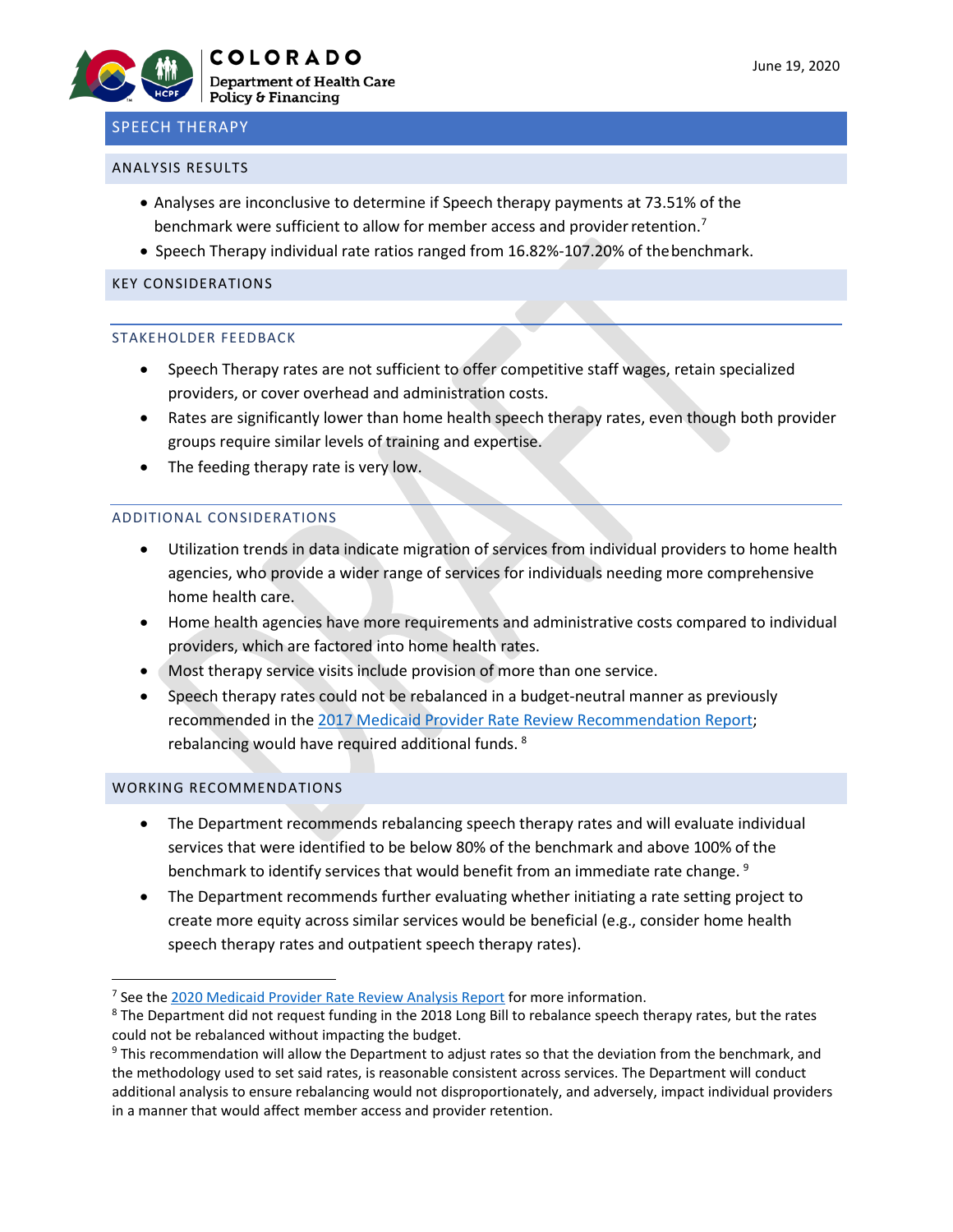

## PHYSICAL AND OCCUPATIONAL THERAPY (PT/OT)

#### ANALYSIS RESULTS

- Analyses suggest PT/OT payments at 86.41% of the benchmark were sufficient to allow for member access and provider retention.<sup>[10](#page-6-0)</sup>
- PT/OT individual rate ratios ranged from 28.06%-793.16% of the benchmark.

#### KEY CONSIDERATIONS

#### STAKEHOLDER FEEDBACK

• The Department did not receive any feedback from stakeholders regarding PT/OT services or rates.

#### ADDITIONAL CONSIDERATIONS

• Most visits for therapy services include provision of more than one service.

#### WORKING RECOMMENDATIONS

• The Department recommends rebalancing PT/OT rates and will evaluate individual services that were identified to be below 80% of the benchmark and above 100% of the benchmark to identify services that would benefit from an immediate rate change. $^{11}$  $^{11}$  $^{11}$ 

<span id="page-6-0"></span><sup>&</sup>lt;sup>10</sup> See th[e 2020 Medicaid Provider Rate Review Analysis Report](https://www.colorado.gov/pacific/sites/default/files/2020%20Medicaid%20Provider%20Rate%20Review%20Analysis%20Report.pdf) for more information.

<span id="page-6-1"></span> $11$  This recommendation will allow the Department to adjust rates so that the deviation from the benchmark, and the methodology used to set said rates, is reasonable consistent across services. The Department will conduct additional analysis to ensure rebalancing would not disproportionately, and adversely, impact individual providers in a manner that would affect member access and provider retention.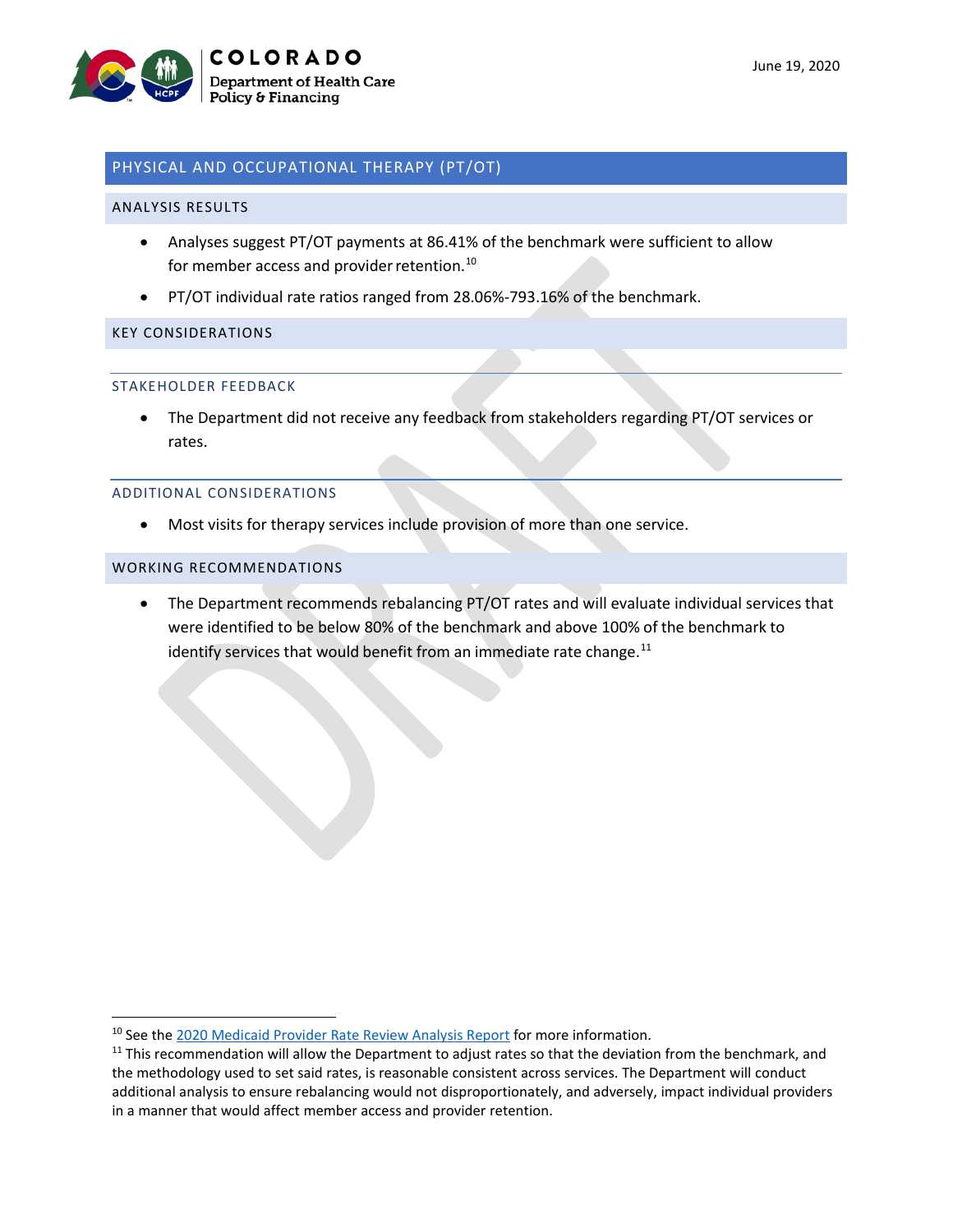

# PROSTHETICS, ORTHOTICS, AND SUPPLIES (POS)

#### ANALYSIS RESULTS

- Analyses suggest that POS payments at 80.80% of the benchmark were sufficient to allow for member access and provider retention.<sup>[12](#page-7-0)</sup>
- Individual rate ratios ranged from 4.46%-1,233.91% of the benchmark.

#### KEY CONSIDERATIONS

#### STAKEHOLDER FEEDBACK

• The Department did not receive any feedback from stakeholders regarding POS services or rates.

#### ADDITIONAL CONSIDERATIONS

• Data analyses did not include out-of-state claims including those from border towns and mailorder utilization.

## WORKING RECOMMENDATIONS

• The Department recommends rebalancing POS rates and will evaluate individual services that were identified to be below 80% of the benchmark and above 100% of the benchmark to identify services that would benefit from an immediate rate change. $13$ 

<span id="page-7-0"></span><sup>&</sup>lt;sup>12</sup> See th[e 2020 Medicaid Provider Rate Review Analysis Report](https://www.colorado.gov/pacific/sites/default/files/2020%20Medicaid%20Provider%20Rate%20Review%20Analysis%20Report.pdf) for more information.

<span id="page-7-1"></span><sup>&</sup>lt;sup>13</sup> This recommendation will allow the Department to adjust rates so that the deviation from the benchmark, and the methodology used to set said rates, is reasonable consistent across services. The Department will conduct additional analysis to ensure rebalancing would not disproportionately, and adversely, impact individual providers in a manner that would affect member access and provider retention.